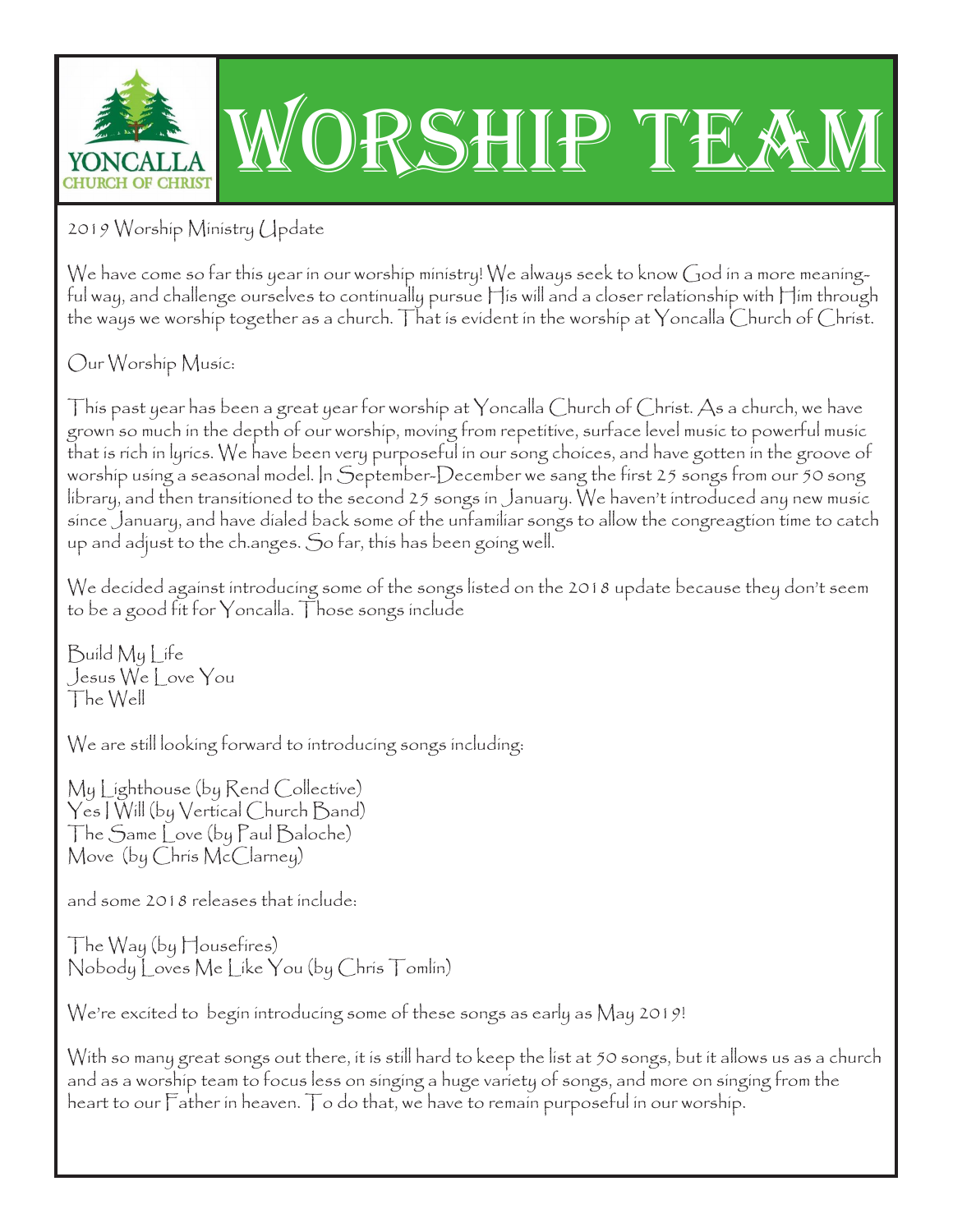

# ORSHIP TEA

## Technology

We have continued to grow in this area as well! We have installed a confidence monitor and projector in the back of the sanctuary, and this has allowed us to say goodbye to the music stands on stage! Also, the speaker can reference the monitor during the message instead of turning around to look at the front projector.

Our vocalists are using the confidence monitor to reference lyrics, and our musicians are using tablets (Samsung Galaxy  $\top$ ab A) and accessing their music weekly from a folder in Google Drive. Here's how it works:

The worship leader is able to access the yoncallachurchworshipteam@gmail.com Google  $D$ rive account from any device, anywhere, to organize the week's music.

1) They simply use the password "yccworship" to log in to Drive.

2) They create a folder in "Services" for the week's worship set, using the service date as the folder title.

3) Then, they download the desired music from the season's worship library (also in Drive) onto their device.

4) They upload the music into the services's folder and number the items to organize them.

The other devices that can access that Drive account will automatically update when they  $\log$  in.

No more pulling paper music, no more miscommunication on song keys or going all the way to the church to prepare the service.

In addition to using Google Drive as a resource, we began using Planning Center Online to organize our Order of Worship for each service. We don't currently use the communication features because of the added cost associatead with those features. However, Planning Center Online is the best resource for staying organized and planning weekly services.

Finally, we have started recording and uploading our services to Facebook each week. We bought a high-quality digital camcorder and dedicated an auxiliary channel from the mixer for the audio recording. We are still working hard to get the audio mix right, but we have received a lot of positive feedback from viewers! I look forward to seeing this effort have a greater impact on our mission.